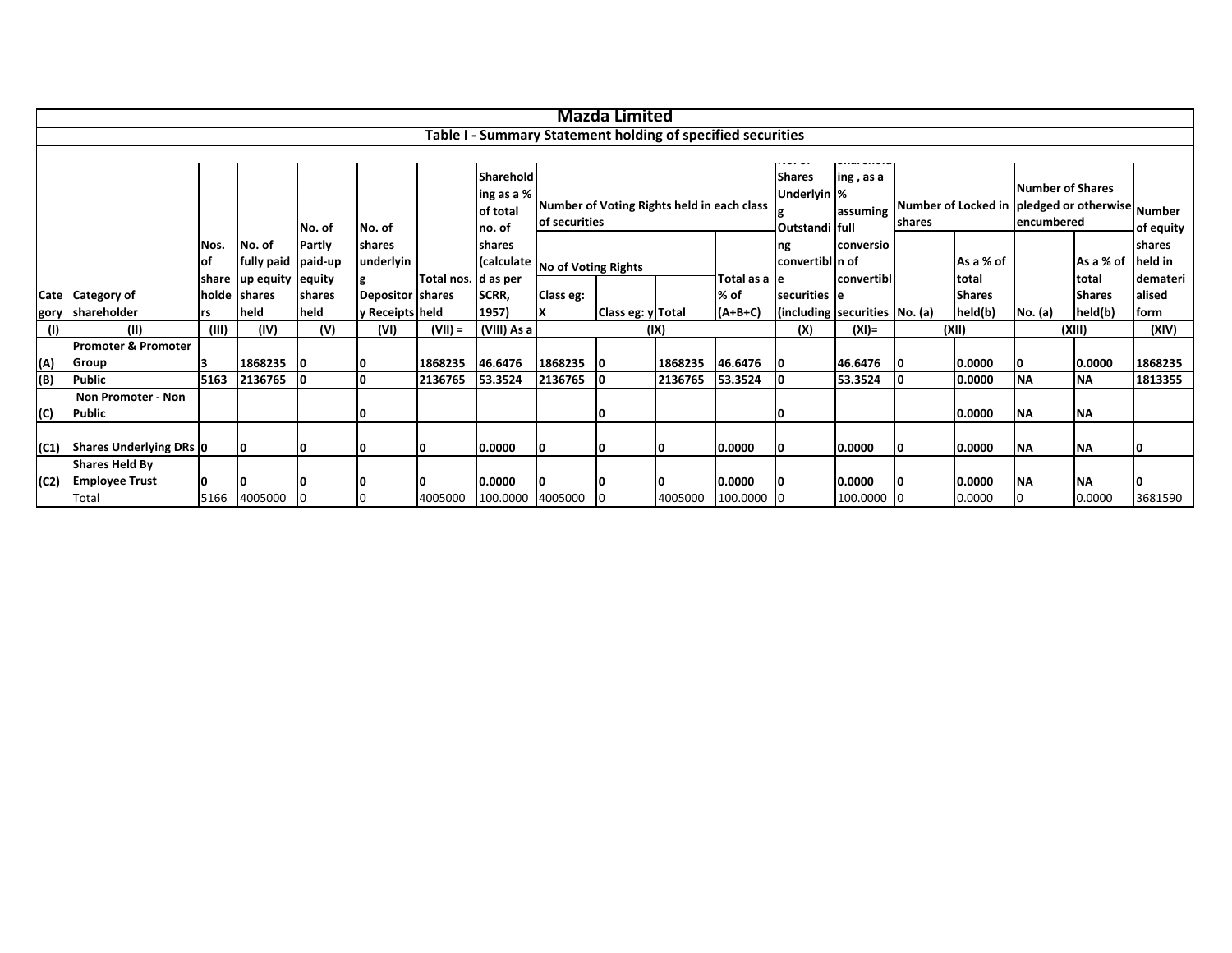|     |                                                              |            |                  |            |         |                         | <b>Mazda Limited</b> |                                                                                      |                            |                                        |                                            |                   |                                                |                       |        |               |                                       |                                          |            |
|-----|--------------------------------------------------------------|------------|------------------|------------|---------|-------------------------|----------------------|--------------------------------------------------------------------------------------|----------------------------|----------------------------------------|--------------------------------------------|-------------------|------------------------------------------------|-----------------------|--------|---------------|---------------------------------------|------------------------------------------|------------|
|     |                                                              |            |                  |            |         |                         |                      | Table II - Statement showing shareholding pattern of the Promoter and Promoter Group |                            |                                        |                                            |                   |                                                |                       |        |               |                                       |                                          |            |
|     |                                                              |            |                  |            |         |                         |                      |                                                                                      |                            |                                        |                                            |                   |                                                |                       |        |               |                                       |                                          |            |
|     |                                                              |            |                  |            |         | No. of                  |                      | Sharehold<br>ing %<br>calculated of securities                                       |                            |                                        | Number of Voting Rights held in each class |                   | <b>Shares</b><br>Underlyin %<br>Outstandi full | ing, as a<br>assuming | shares |               | <b>Number of Shares</b><br>encumbered | Number of Locked in pledged or otherwise | Number     |
|     |                                                              |            |                  | No. of     | Partly  | shares                  |                      | as per                                                                               |                            |                                        |                                            |                   |                                                | conversio             |        |               |                                       |                                          | of equity  |
|     |                                                              |            |                  | fully paid | paid-up | underlyin               |                      | SCRR,                                                                                | <b>No of Voting Rights</b> |                                        |                                            |                   | convertibl n of                                |                       |        | As a % of     |                                       | As a % of                                | shares     |
|     |                                                              |            | Nos. of          | up equity  | equity  |                         | Total nos.           | 1957 As a                                                                            |                            |                                        |                                            | Total as a e      |                                                | convertibl            |        | total         |                                       | total                                    | held in    |
|     |                                                              |            | sharehold shares |            | shares  | <b>Depositor shares</b> |                      | % of                                                                                 |                            |                                        |                                            | % of              | securities e                                   |                       |        | <b>Shares</b> |                                       | <b>Shares</b>                            | demateria  |
|     | Category & Name of the shareholders                          | <b>PAN</b> | ers              | held       | held    | y Receipts held         |                      |                                                                                      |                            | (A+B+C2) Class eg: X Class eg: y Total |                                            | $(A+B+C)$         | (including securities No. (a)                  |                       |        | held(b)       | No. (a)                               | held(b)                                  | lised form |
|     |                                                              | (11)       | (III)            | (IV)       | (V)     | (VI)                    | $(VII) =$            | (VIII) As a                                                                          |                            |                                        | (IX)                                       |                   | (X)                                            | $(XI) =$              |        | (XII)         |                                       | (XIII)                                   | (XIV)      |
|     | Indian                                                       |            |                  |            |         |                         |                      |                                                                                      |                            |                                        |                                            |                   |                                                |                       |        |               |                                       |                                          |            |
| (a) | Individuals / Hindu Undivided Family                         |            |                  | 1868235    |         |                         | 1868235              | 46.6476                                                                              | 1868235                    |                                        | 1868235                                    | 46.6476           | ١o                                             | 46.6476               |        | 0.0000        | O                                     | 0.0000                                   | 1868235    |
|     | Sorab R Mody                                                 |            |                  | 1366913    |         |                         | 1366913              | 34.1302                                                                              | 1366913                    |                                        | 1366913                                    | 34.1302           |                                                | 34.1302               |        | 0.0000        |                                       | 0.0000                                   | 1366913    |
|     | Shanaya Mody Khatua                                          |            |                  | 425622     |         |                         | 425622               | 10.6273                                                                              | 425622                     |                                        | 425622                                     | 10.6273           |                                                | 10.6273               |        | 0.0000        |                                       | 0.0000                                   | 425622     |
|     | Sheila Sorab Mody                                            |            |                  | 75700      |         |                         | 75700                | 1.8901                                                                               | 75700                      |                                        | 75700                                      | 1.8901            |                                                | 1.8901                |        | 0.0000        |                                       | 0.0000                                   | 75700      |
|     | Central Government / State Government(s)                     |            |                  | I۵         |         |                         |                      | 0.0000                                                                               |                            |                                        |                                            | 0.0000            |                                                | 0.0000                |        | 0.0000        |                                       | 0.0000                                   |            |
| (c) | <b>Financial Institutions / Banks</b>                        |            |                  | ١n         |         |                         |                      | 0.0000                                                                               |                            |                                        |                                            | 0.0000            |                                                | 0.0000                |        | 0.0000        |                                       | 0.0000                                   |            |
| (d) | Any Other (Specify)                                          |            |                  | 'n         |         |                         |                      | 0.0000                                                                               |                            |                                        |                                            | 0.0000            |                                                | 0.0000                |        | 0.0000        |                                       | 0.0000                                   |            |
|     | Sub Total (A)(1)                                             |            |                  | 1868235    |         |                         | 1868235              | 46.6476                                                                              | 1868235                    |                                        | 1868235                                    | 46.6476           |                                                | 46.6476               |        | 0.0000        |                                       | 0.0000                                   | 1868235    |
|     | Foreign                                                      |            |                  |            |         |                         |                      |                                                                                      |                            |                                        |                                            |                   |                                                |                       |        |               |                                       |                                          |            |
| (a) | Individuals (Non-Resident Individuals / Foreign Individuals) |            |                  |            |         |                         |                      | 0.0000                                                                               |                            |                                        |                                            | 0.0000            | n                                              | 0.0000                |        | 0.0000        |                                       | 0.0000                                   |            |
| (b) | Government                                                   |            |                  | 'n         |         |                         |                      | 0.0000                                                                               |                            |                                        |                                            | 0.0000            |                                                | 0.0000                |        | 0.0000        |                                       | 0.0000                                   |            |
| (c) | <b>Institutions</b>                                          |            |                  | n          |         |                         |                      | 0.0000                                                                               |                            |                                        |                                            | 0.0000            |                                                | 0.0000                |        | 0.0000        |                                       | 0.0000                                   |            |
| (d) | <b>Foreign Portfolio Investor</b>                            |            |                  | n          |         |                         |                      | 0.0000                                                                               |                            |                                        |                                            | 0.0000            |                                                | 0.0000                |        | 0.0000        |                                       | 0.0000                                   |            |
| (e) | <b>Any Other (Specify)</b>                                   |            |                  | ١n         |         |                         |                      | 0.0000                                                                               |                            |                                        |                                            | 0.0000            |                                                | 0.0000                |        | 0.0000        |                                       | 0.0000                                   |            |
|     | Sub Total (A)(2)                                             |            |                  | I۵         |         |                         |                      | 0.0000                                                                               |                            |                                        |                                            | 0.0000            |                                                | 0.0000                |        | 0.0000        |                                       | 0.0000                                   |            |
|     | Total Shareholding Of Promoter And Promoter Group (A)=       |            |                  |            |         |                         |                      |                                                                                      |                            |                                        |                                            |                   |                                                |                       |        |               |                                       |                                          |            |
|     | $(A)(1)+(A)(2)$                                              |            |                  | 1868235 0  |         |                         |                      | 1868235 46.6476 1868235                                                              |                            |                                        |                                            | 1868235 46.6476 0 |                                                | 46.6476               |        | 0.0000        |                                       | 0.0000                                   | 1868235    |

Details of Shares which remain unclaimed may be given hear along with details such as number of shareholders, outstanding shares held in demat/unclaimed suspense account, voting rights which are **frozen etc.**

## **Note**

**(1) PAN would not be displayed on website of Stock Exchange(s)**

(2) The term 'Encumbrance' has the same meaning as assigned under regulation 28(3) of SEBI (Substantial Acquisition of Shares and Takeovers) Regulations, 2011.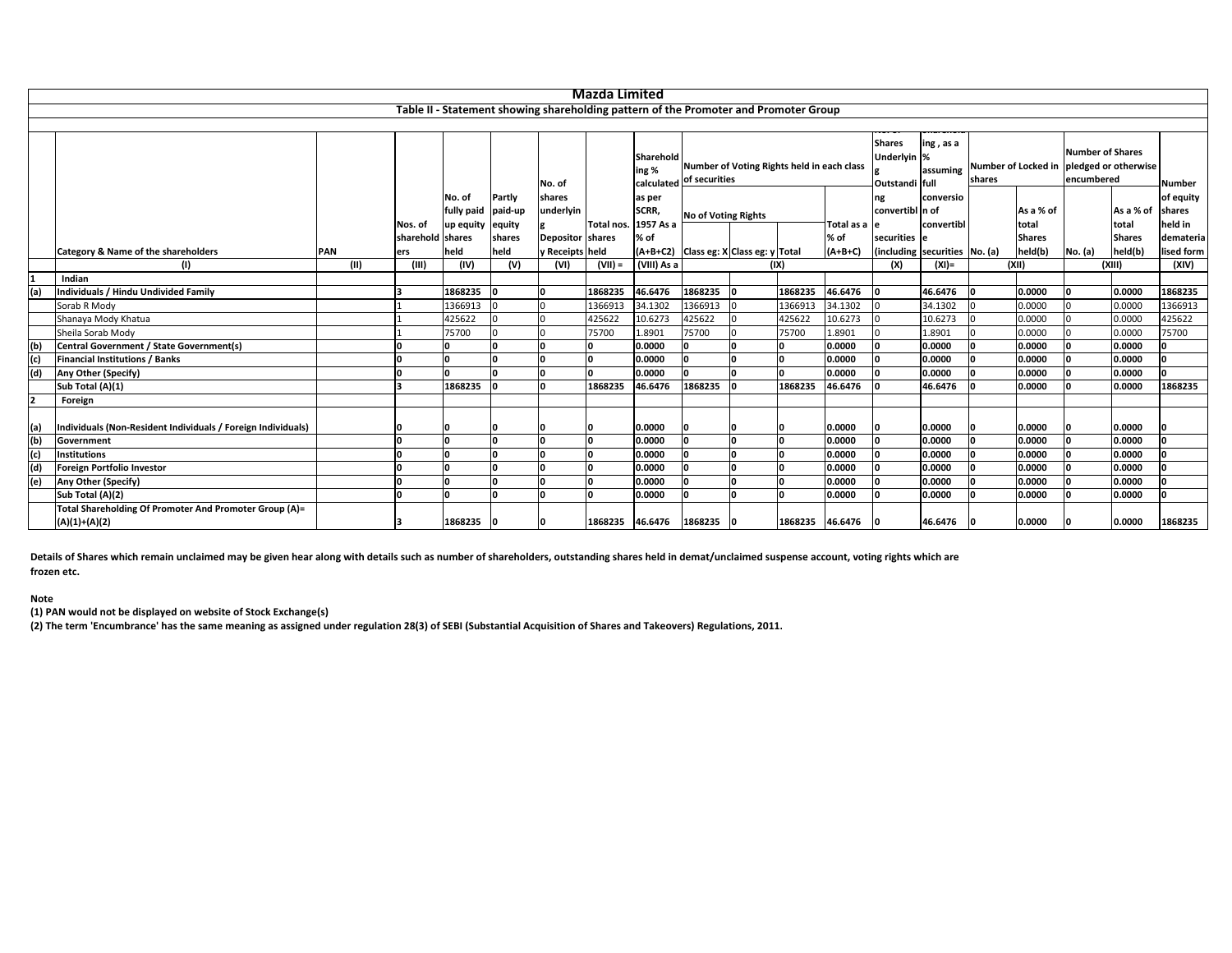|                |                                                       |            |                             |                      |                   |                     |                  | Mazda Limited      |                                                                              |                                            |              |                    |                                                           |                               |              |                        |                                       |                                                 |                    |
|----------------|-------------------------------------------------------|------------|-----------------------------|----------------------|-------------------|---------------------|------------------|--------------------|------------------------------------------------------------------------------|--------------------------------------------|--------------|--------------------|-----------------------------------------------------------|-------------------------------|--------------|------------------------|---------------------------------------|-------------------------------------------------|--------------------|
|                |                                                       |            |                             |                      |                   |                     |                  |                    | Table III - Statement showing shareholding pattern of the Public shareholder |                                            |              |                    |                                                           |                               |              |                        |                                       |                                                 |                    |
|                |                                                       |            |                             |                      |                   |                     |                  |                    |                                                                              |                                            |              |                    |                                                           |                               |              |                        |                                       |                                                 |                    |
|                |                                                       |            |                             |                      |                   | No. of              |                  | Sharehold<br>ing % | calculated of securities                                                     | Number of Voting Rights held in each class |              |                    | <b>Shares</b><br>Underlyin <sub>%</sub><br>Outstandi full | ing, as a<br>assuming         | shares       |                        | <b>Number of Shares</b><br>encumbered | Number of Locked in pledged or otherwise Number | of equity          |
|                |                                                       |            |                             | No. of<br>fully paid | Partly<br>paid-up | shares<br>underlyin |                  | as per<br>SCRR,    |                                                                              | ng<br><b>No of Voting Rights</b>           |              |                    | convertibl In of                                          | conversio                     |              | As a % of              |                                       | As a % of                                       | shares<br>held in  |
|                |                                                       |            | Nos. of<br>sharehold shares | up equity            | equity<br>shares  | Depositor shares    | <b>Total nos</b> | 1957 As a<br>% of  | Class eg:                                                                    |                                            |              | Total as a<br>% of | e<br>securities le                                        | convertibl                    |              | total<br><b>Shares</b> |                                       | total<br><b>Shares</b>                          | demateri<br>alised |
|                | Category & Name of the shareholders                   | <b>PAN</b> | ers                         | held                 | held              | y Receipts held     |                  | (A+B+C2)           | lχ                                                                           | Class eg: y Total                          |              | $(A+B+C)$          |                                                           | (including securities No. (a) |              | held(b)                | No. (a)                               | held(b)                                         | form               |
|                | (1)                                                   | (II)       | (III)                       | (IV)                 | (V)               | (VI)                | $(VII) =$        | (VIII) As a        |                                                                              |                                            | (IX)         |                    | (X)                                                       | $(XI) =$                      |              | (XII)                  |                                       | (XIII)                                          | (XIV)              |
| 1              | <b>Institutions</b>                                   |            |                             |                      |                   |                     |                  |                    |                                                                              |                                            |              |                    |                                                           |                               |              |                        |                                       |                                                 |                    |
| (a)            | <b>Mutual Fund</b>                                    |            | O                           | 0                    |                   | n                   | <sup>0</sup>     | 0.0000             | O                                                                            | n                                          | O            | 0.0000             | 0                                                         | 0.0000                        | <sup>0</sup> | 0.0000                 | <b>NA</b>                             | <b>NA</b>                                       | n                  |
| $\frac{1}{2}$  | <b>Venture Capital Funds</b>                          |            | <sup>0</sup>                | O                    | n                 | n                   | <b>l</b>         | 0.0000             | O                                                                            | 'n                                         | $\Omega$     | 0.0000             | O                                                         | 0.0000                        | n            | 0.0000                 | <b>NA</b>                             | <b>NA</b>                                       | O                  |
|                | <b>Alternate Investment Funds</b>                     |            | <sup>0</sup>                | O                    |                   | $\Omega$            | <b>l</b>         | 0.0000             | O                                                                            | <b>l</b>                                   |              | 0.0000             |                                                           | 0.0000                        | <sup>0</sup> | 0.0000                 | <b>ΝΑ</b>                             | <b>NA</b>                                       | O                  |
| (d)            | <b>Foreign Venture Capital Investors</b>              |            | <sup>0</sup>                | O                    | $\Omega$          | <sup>0</sup>        | O                | 0.0000             | O                                                                            | ۱n                                         | $\Omega$     | 0.0000             |                                                           | 0.0000                        | n            | 0.0000                 | <b>ΝΑ</b>                             | <b>NA</b>                                       | O                  |
| (e)            | <b>Foreign Portfolio Investor</b>                     |            | <b>n</b>                    | O                    |                   | <sup>o</sup>        | O                | 0.0000             | <b>O</b>                                                                     | ۱n                                         | n            | 0.0000             |                                                           | 0.0000                        | <sup>0</sup> | 0.0000                 | <b>NA</b>                             | <b>NA</b>                                       | O                  |
| (f)            | <b>Financial Institutions / Banks</b>                 |            |                             | 800                  | n                 | <b>n</b>            | 800              | 0.0200             | 800                                                                          | ۱n                                         | 800          | 0.0200             |                                                           | 0.0200                        |              | 0.0000                 | <b>NA</b>                             | <b>NA</b>                                       | 800                |
| $\overline{g}$ | <b>Insurance Companies</b>                            |            | <sup>0</sup>                | <sup>0</sup>         | n                 | O                   | O                | 0.0000             | O                                                                            | <b>l</b>                                   | $\Omega$     | 0.0000             |                                                           | 0.0000                        | <sup>0</sup> | 0.0000                 | <b>NA</b>                             | <b>NA</b>                                       | O                  |
| (h)            | <b>Provident Funds/ Pension Funds</b>                 |            | n                           | O                    | n                 | n                   | O                | 0.0000             | o                                                                            | O                                          | n            | 0.0000             |                                                           | 0.0000                        | n            | 0.0000                 | <b>NA</b>                             | <b>NA</b>                                       | O                  |
| (i)            | Any Other (Specify)                                   |            | l0.                         | O                    | n                 | <sup>o</sup>        | O                | 0.0000             | O                                                                            | <b>l</b>                                   | l0.          | 0.0000             |                                                           | 0.0000                        | n            | 0.0000                 | <b>NA</b>                             | <b>NA</b>                                       | O                  |
|                | Sub Total (B)(1)                                      |            | 1                           | 800                  | ۱n                | 'n                  | 800              | 0.0200             | 800                                                                          | O                                          | 800          | 0.0200             | I۵                                                        | 0.0200                        | n            | 0.0000                 | <b>NA</b>                             | <b>NA</b>                                       | 800                |
|                | Central Government/ State Government(s)/              |            |                             |                      |                   |                     |                  |                    |                                                                              |                                            |              |                    |                                                           |                               |              |                        |                                       |                                                 |                    |
| 2              | <b>President of India</b>                             |            |                             |                      |                   |                     |                  |                    |                                                                              |                                            |              |                    |                                                           |                               |              |                        |                                       |                                                 |                    |
|                | Sub Total (B)(2)                                      |            | <b>n</b>                    | O                    | $\Omega$          | <sup>0</sup>        | O                | 0.0000             | I٥                                                                           | 0                                          | ۱O           | 0.0000             |                                                           | 0.0000                        | <sup>0</sup> | 0.0000                 | <b>NA</b>                             | <b>NA</b>                                       | O                  |
| 3              | <b>Non-Institutions</b>                               |            |                             |                      |                   |                     |                  |                    |                                                                              |                                            |              |                    |                                                           |                               |              |                        |                                       |                                                 |                    |
| (a)            | ndividuals                                            |            |                             | 0                    | n                 |                     |                  |                    |                                                                              |                                            |              |                    |                                                           |                               | O            |                        | <b>NA</b>                             | <b>NA</b>                                       |                    |
|                | . Individual shareholders holding nominal             |            |                             |                      |                   |                     |                  |                    |                                                                              |                                            |              |                    |                                                           |                               |              |                        |                                       |                                                 |                    |
|                | share capital up to Rs. 2 lakhs.                      |            | 4795                        | 1070516              |                   | <sup>0</sup>        | 1070516          | 26.7295            | 1070516                                                                      | ١o                                         | 1070516      | 26.7295            | ۱O                                                        | 26.7295                       | n            | 0.0000                 | <b>NA</b>                             | <b>NA</b>                                       | 1041006            |
|                | ii. Individual shareholders holding nominal           |            |                             |                      |                   |                     |                  |                    |                                                                              |                                            |              |                    |                                                           |                               |              |                        |                                       |                                                 |                    |
|                | share capital in excess of Rs. 2 lakhs.               |            | 8                           | 374948               |                   | n                   | 374948           | 9.3620             | 374948                                                                       | n                                          | 374948       | 9.3620             | 0                                                         | 9.3620                        |              | 0.0000                 | <b>NA</b>                             | <b>NA</b>                                       | 374948             |
|                | Bharat Jamnadas Dattani                               |            |                             | 63505                |                   | n                   | 63505            | 1.5856             | 63505                                                                        | $\Omega$                                   | 63505        | 1.5856             |                                                           | 1.5856                        |              | 0.0000                 | <b>NA</b>                             | <b>NA</b>                                       | 63505              |
|                | Nilesh Hastimal Shah                                  |            |                             | 42300                |                   |                     | 42300            | 1.0562             | 42300                                                                        |                                            | 42300        | 1.0562             |                                                           | 1.0562                        |              | 0.0000                 | <b>NA</b>                             | <b>NA</b>                                       | 42300              |
|                | Percy Xerex Avari                                     |            |                             | 45205                |                   |                     | 45205            | 1.1287             | 45205                                                                        |                                            | 45205        | 1.1287             |                                                           | 1.1287                        |              | 0.0000                 | <b>NA</b>                             | <b>NA</b>                                       | 45205              |
|                | Shailesh Babalal Shah                                 |            |                             | 42120                |                   |                     | 42120            | 1.0517             | 42120                                                                        |                                            | 42120        | 1.0517             |                                                           | 1.0517                        |              | 0.0000                 | NA                                    | <b>NA</b>                                       | 42120              |
|                | Sharad Kanayalal Shah                                 |            |                             | 91500                |                   | $\Omega$            | 91500            | 2.2846             | 91500                                                                        |                                            | 91500        | 2.2846             |                                                           | 2.2846                        |              | 0.0000                 | <b>NA</b>                             | <b>NA</b>                                       | 91500              |
| (b)            | <b>NBFCs registered with RBI</b>                      |            |                             | 1156                 | O                 | 'n                  | 1156             | 0.0289             | 1156                                                                         | ۱o                                         | 1156         | 0.0289             | $\Omega$                                                  | 0.0289                        | <sup>0</sup> | 0.0000                 | <b>NA</b>                             | <b>NA</b>                                       | 1156               |
|                | <b>Trust Employee</b>                                 |            | <sup>0</sup>                | O                    | $\Omega$          | <sup>0</sup>        | O                | 0.0000             | O                                                                            | O                                          | <sup>0</sup> | 0.0000             | $\Omega$                                                  | 0.0000                        | <sup>0</sup> | 0.0000                 | <b>NA</b>                             | <b>NA</b>                                       | O                  |
|                | <b>Overseas Depositories (holding DRs) (balancing</b> |            |                             |                      |                   |                     |                  |                    |                                                                              |                                            |              |                    |                                                           |                               |              |                        |                                       |                                                 |                    |
| (d)            | figure)                                               |            | n                           | 0                    | ۱O                | O                   | O                | 0.0000             | n                                                                            | <b>n</b>                                   | 0            | 0.0000             | ۱O                                                        | 0.0000                        | n            | 0.0000                 | <b>NA</b>                             | <b>NA</b>                                       | O                  |
| $\overline{c}$ | Any Other (Specify)                                   |            | 358                         | 689345               | o                 | O                   | 689345           | 17.2121            | 689345                                                                       | O                                          | 689345       | 17.2121            | O                                                         | 17.2121                       | I٥           | 0.0000                 | <b>NA</b>                             | <b>NA</b>                                       | 395445             |
|                | <b>IEPF</b>                                           |            | $\mathbf{1}$                | 30707                | n                 | O                   | 30707            | 0.7667             | 30707                                                                        | O                                          | 30707        | 0.7667             | <sup>n</sup>                                              | 0.7667                        | 0            | 0.0000                 | <b>NA</b>                             | <b>NA</b>                                       | 30707              |
|                | <b>Hindu Undivided Family</b>                         |            | 163                         | 99232                | $\Omega$          | <b>n</b>            | 99232            | 2.4777             | 99232                                                                        | O                                          | 99232        | 2.4777             | $\Omega$                                                  | 2.4777                        | O            | 0.0000                 | <b>ΝΑ</b>                             | <b>NA</b>                                       | 99232              |
|                | Non Resident Indians (Non Repat)                      |            | 42                          | 14077                | O                 | O                   | 14077            | 0.3515             | 14077                                                                        | O                                          | 14077        | 0.3515             | $\Omega$                                                  | 0.3515                        | 0            | 0.0000                 | <b>NA</b>                             | <b>NA</b>                                       | 9677               |
|                | <b>Non Resident Indians (Repat)</b>                   |            | 53                          | 43827                | $\Omega$          | O                   | 43827            | 1.0943             | 43827                                                                        | O                                          | 43827        | 1.0943             | $\Omega$                                                  | 1.0943                        | 0            | 0.0000                 | NΑ                                    | <b>NA</b>                                       | 43827              |
|                | <b>Overseas Bodies Corporates</b>                     |            | $\mathbf{1}$                | 289500               | <sup>0</sup>      | O                   | 289500           | 7.2285             | 289500                                                                       | O                                          | 289500       | 7.2285             | <b>O</b>                                                  | 7.2285                        | ١o           | 0.0000                 | <b>NA</b>                             | <b>NA</b>                                       | $\mathbf{0}$       |
|                | Croll-Reynolds International Inc.                     |            |                             | 289500               |                   | $\Omega$            | 289500           | 7.2285             | 289500                                                                       | $\Omega$                                   | 289500       | 7.2285             | $\Omega$                                                  | 7.2285                        | 0            | 0.0000                 | <b>NA</b>                             | <b>NA</b>                                       | $\Omega$           |
|                | <b>Clearing Member</b>                                |            | 28                          | 7631                 | 0                 | O                   | 7631             | 0.1905             | 7631                                                                         | O                                          | 7631         | 0.1905             | 0                                                         | 0.1905                        | 0            | 0.0000                 | <b>NA</b>                             | <b>NA</b>                                       | 7631               |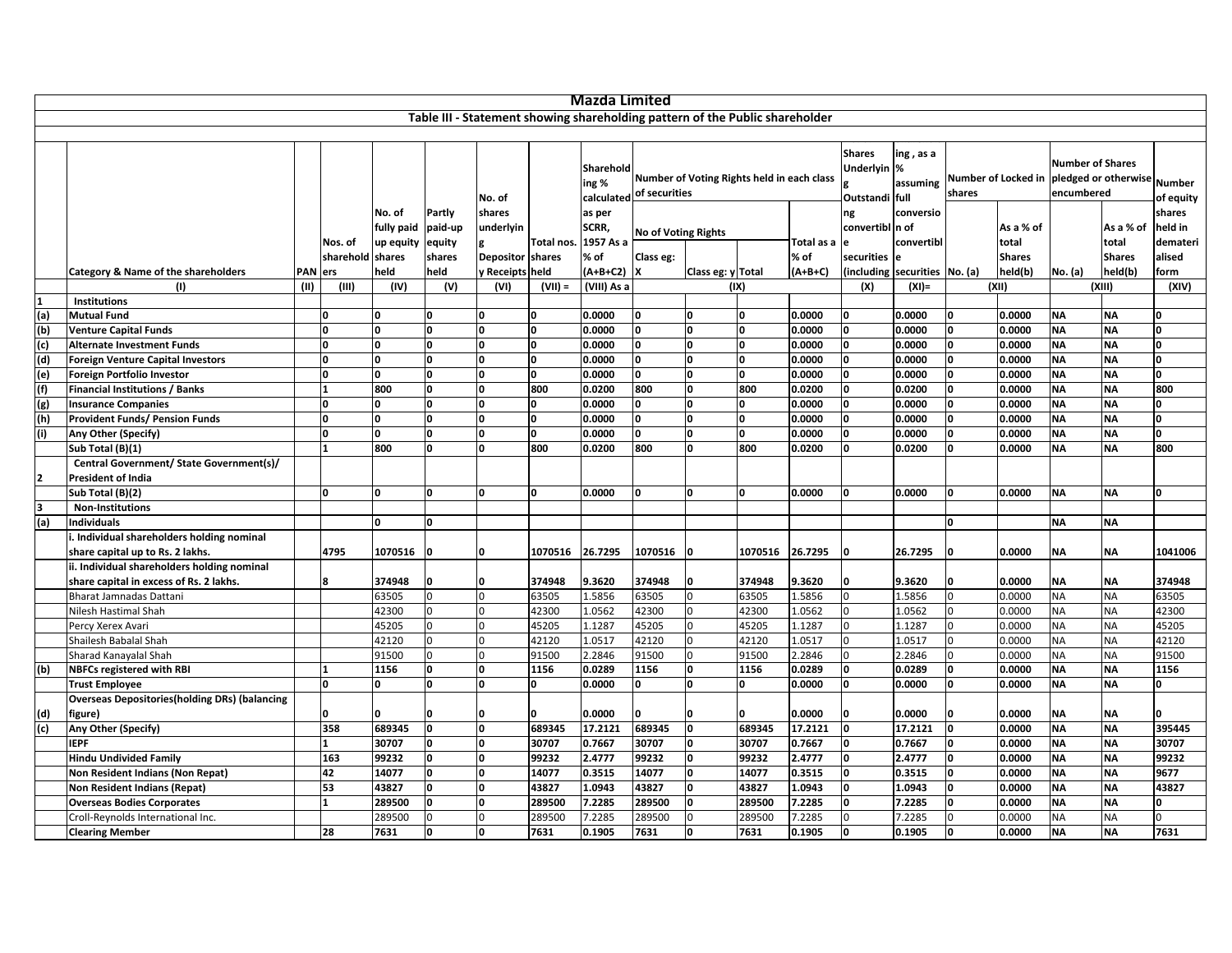| <b>Bodies Corporate</b>              | 170  | 204371  |  | 204371  | 5.1029  | 204371  | 204371  | 5.1029  | 5.1029  |     | 0.0000 | <b>NA</b> | 204371  |
|--------------------------------------|------|---------|--|---------|---------|---------|---------|---------|---------|-----|--------|-----------|---------|
| Dorabjee And Company Private Limited |      | 62859   |  | 62859   | 1.5695  | 62859   | 62859   | 1.5695  | 1.5695  |     | 0.0000 | N         | 62859   |
| Sub Total (B)(3)                     | 5162 | 2135965 |  | 2135965 | 53.3325 | 2135965 | 2135965 | 53.3325 | 53.3325 | -10 | 0.0000 | <b>NA</b> | 1812555 |
| Total Public Shareholding (B)=       |      |         |  |         |         |         |         |         |         |     |        |           |         |
| $(B)(1)+(B)(2)+(B)(3)$               | 516  | 2136765 |  | 2136765 | 53.3524 | 2136765 | 2136765 | 53.3524 | 53.3524 |     | 0.0000 | IN/       | 1813355 |

## **Details of the shareholders acting as persons in Concert including their Shareholding (No. and %):**

**No. of shareholders No.**

Details of Shares which remain unclaimed may be given hear along with details such as number of shareholders, outstanding shares held in demat/unclaimed suspense account, **voting rights which are frozen etc.**

## **Note**

**(1) PAN would not be displayed on website of Stock Exchange(s).**

(2) The above format needs to disclose name of all holders holding more than 1% of total number of shares

(3) W.r.t. the information pertaining to Depository Receipts, the same may be disclosed in the respective columns to the extent information available and the balance to be disclosed as held by custodian.